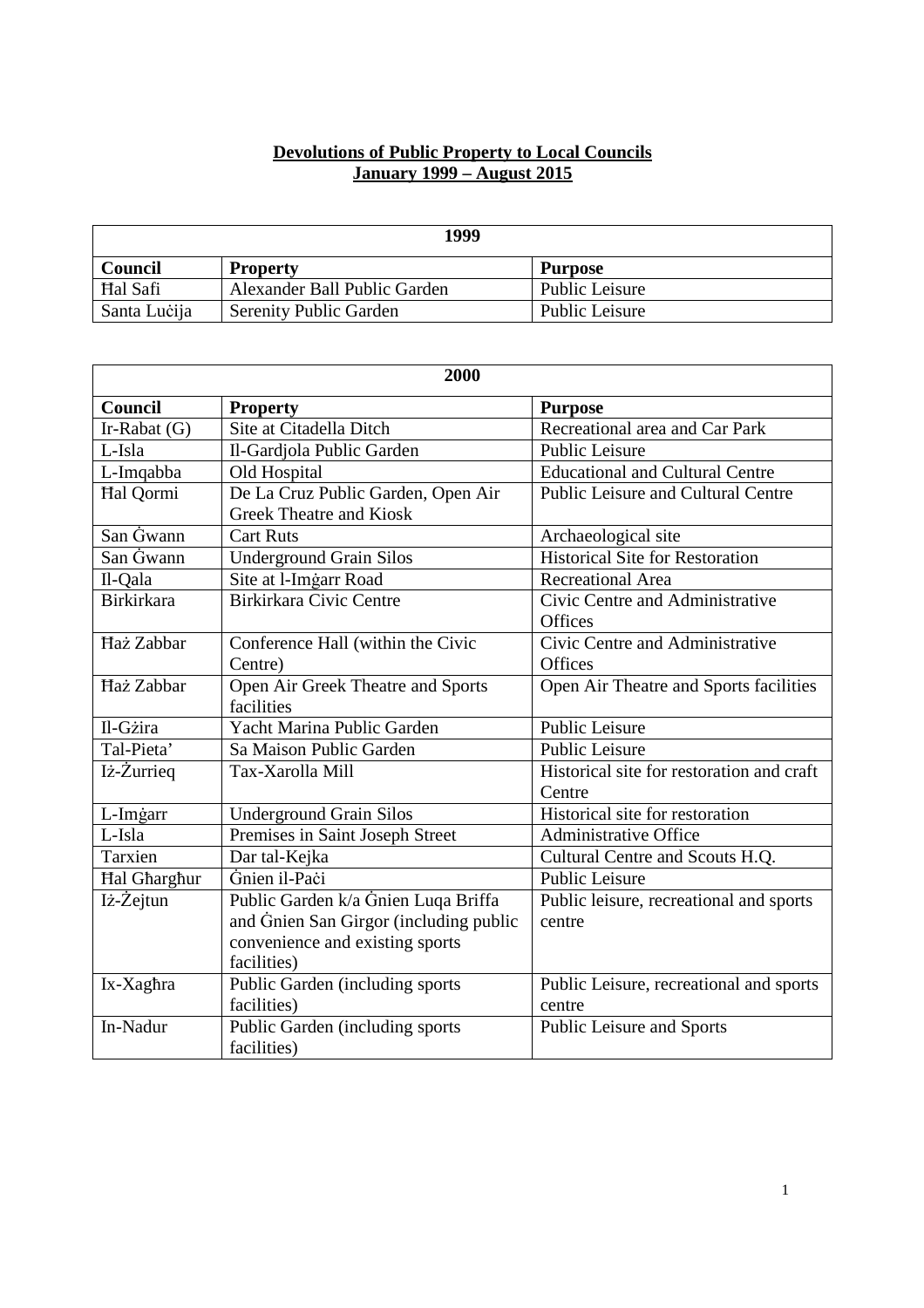| 2001                |                                           |                                         |
|---------------------|-------------------------------------------|-----------------------------------------|
| <b>Council</b>      | <b>Property</b>                           | <b>Purpose</b>                          |
| <b>Hal Gharghur</b> | Tower at St. John Street                  | Restoration of historical site          |
| Il-Mellieha         | Public garden (including existing sports) | Public leisure, recreational and sports |
|                     | facilities)                               | centre                                  |
| <b>Had Dingli</b>   | Public Garden (including existing sports) | Public Leisure, recreational and sports |
|                     | facilities)                               | centre                                  |
| Ix-Xewkija          | Public Garden (including existing sports) | Public leisure, recreational and sports |
|                     | facilities)                               | centre                                  |
| Il-Mellieha         | Ix-Ix-Xaghra tat-Tunnara                  | Museum of Fishing                       |
| Ir-Rabat $(G)$      | Premises at Banca Giuratale,              | <b>Administrative Offices</b>           |
| Il-Munxar           | <b>Underground Flour Mill</b>             | Tourist attraction                      |

| 2002            |                                          |                                |
|-----------------|------------------------------------------|--------------------------------|
| Council         | <b>Property</b>                          | <b>Purpose</b>                 |
| Il-Mellieha     | <b>Underground War Shelter</b>           | Public and tourist attraction  |
| Il-Kalkara      | <b>Is-Salvatur Public Garden</b>         | Public Leisure and recreation  |
| Il-Kalkara      | Block 4, Binja tas-Salvatur, Kalkara     | <b>Administrative Office</b>   |
| Valletta        | Site at Sappers Street                   | Storage                        |
| Il-Kalkara      | Shop No 8, Triq l-Isptar Navali, Kalkara | <b>Administrative Purposes</b> |
| $Il-Birgu$      | <b>Couvre Porte</b>                      | Administrative Office          |
| L-Gharb         | 2 sites at Ta' Pinu                      | Public convenience and tourist |
|                 |                                          | information shop               |
| $II-Fgura$      | Patri Redent Gauci Public Garden         | Public Leisure and recreation  |
| Tal-Pieta'      | Car Park at Alfred Craig Street          | Car park                       |
| <b>Hal Luga</b> | Premises in St. Paul's Street            | Administrative Offices         |

| 2003           |                                                                        |                                                    |
|----------------|------------------------------------------------------------------------|----------------------------------------------------|
| <b>Council</b> | <b>Property</b>                                                        | <b>Purpose</b>                                     |
| Pembroke       | Site at Triq Alamein                                                   | <b>Administrative Offices</b>                      |
| $II-Birgu$     | Underground War shelter at Couvre<br>Porte                             | Cultural and educational purpose                   |
| L-Ghasri       | 2 sites at Pjazza Salvatur                                             | Public convenience                                 |
| L-Imdina       | Gnien is-Sindku and part of Torre Dello<br>Standardo                   | Public leisure and recreation                      |
| Paola          | Pawlu Boffa Garden & Kiosk<br>(superseded on the $16^{th}$ April 2004) | Public leisure and recreation                      |
| Ir-Rabat $(G)$ | <b>Underground Chamber (War Shelter)</b>                               | Cultural and educational purpose                   |
| Ir-Rabat $(G)$ | Public Garden (including bocci pitch)<br>and club house)               | Public leisure, recreational and sports<br>centre. |
| Iż-Żurrieg     | Dar Mattia Preti                                                       | Drop in and Training Centre                        |
| Hal Lija       | Mithna ta' l-Ghadiriet il-Bordi in Triq<br>Annibale Preca              | Restoration of site                                |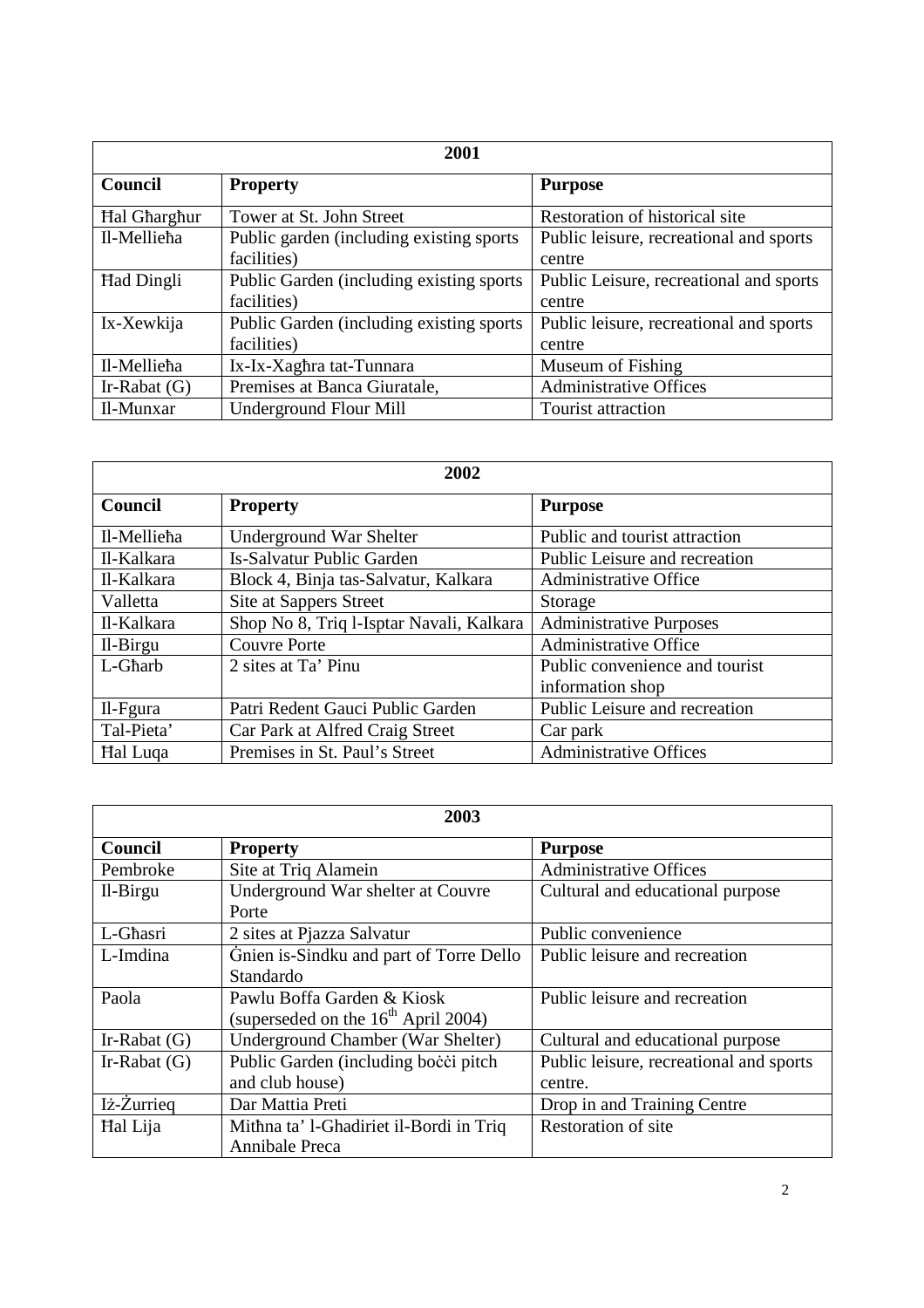| Ta' Kercem        | Site at Triq Wenzu Mintoff            | Civic Centre                          |
|-------------------|---------------------------------------|---------------------------------------|
| San Lawrenz       | Site in Triq Nicholas Monsarrat (tal- | Playing field                         |
|                   | Wilga)                                |                                       |
| Bormla            | Site dividing Triq Alessandra from    | Recreational area for Bormla's        |
|                   | Verdala Barracks                      | community and persons with disability |
| L-Isla            | Premises in Misrah 2 ta' Settembru    | Public library, customer care and e-  |
|                   |                                       | government offices                    |
| <b>Had Dingli</b> | Reservoir at Triq il-Kbira,           | To restore it for water distribution  |

| 2004       |                                 |                               |
|------------|---------------------------------|-------------------------------|
| Council    | <b>Property</b>                 | <b>Purpose</b>                |
| Birkirkara | L-Istazzion l-Antik             | Public leisure and recreation |
| Paola      | Paul Boffa Garden               | Public leisure and recreation |
| Il-Qala    | Site in Triq 1-Isq of Buttigieg | Civic Centre                  |
| In-Nadur   | Public Convenience in Triq it-  | Public convenience            |
|            | Tramuntana                      |                               |

| 2005       |                                       |                                     |
|------------|---------------------------------------|-------------------------------------|
| Council    | <b>Property</b>                       | <b>Purpose</b>                      |
| Ta' Sannat | Kalkara tal-Gir                       | Administrative Offices and Cultural |
|            |                                       | and Social Centre                   |
| L-Imdina   | Casino Notabile                       | For residents' use                  |
| Il-Qala    | Fortizza Sant'Antnin                  | Restoration and cultural use        |
| L-Imsida   | 2 rooms in Misrah 5 ta' Ottubru       | Storage                             |
| Ix-Xaghra  | Garden Maria Bambina                  | Public leisure and recreation       |
| Il-Munxar  | Site at Triq Guze' Aquilina (Playing) | Construction of playing field       |
|            | Field)                                |                                     |
| Tal-Pieta' | Old Customs Veranda                   | Restoration and catering            |

| 2006              |                                            |                                         |
|-------------------|--------------------------------------------|-----------------------------------------|
| Council           | <b>Property</b>                            | <b>Purpose</b>                          |
| <b>Birkirkara</b> | Gnien/Playing field John Borg              | Playing Field                           |
| Ix-Xewkija        | Site known as ta' Blinkas                  | Garden and recreation area              |
| L-Gharb           | Site at Triq Tumas Cassar                  | Recreation area                         |
| Had Dingli        | Site at tal-Vecca                          | 2 military rooms will be converted to a |
|                   |                                            | tourist information centre              |
| Bormla            | Verdala Playing field off is-Sur ta' Santa | To build two five-a-side football       |
|                   | Margerita                                  | pitches                                 |
| Bormla            | Site in Triq il-Gublew tal-Fidda, Bormla   | <b>Administrative Offices</b>           |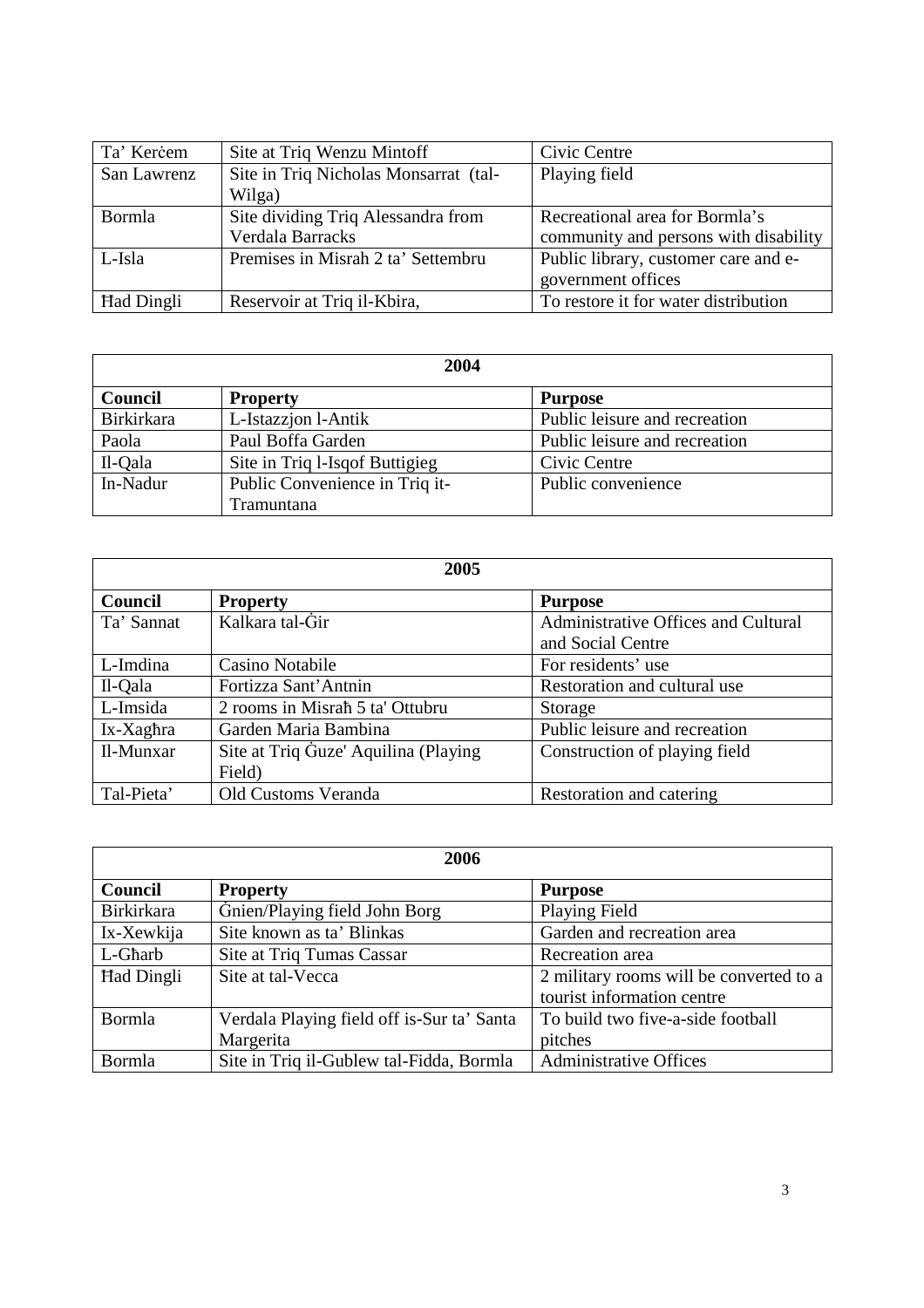| 2007           |                                          |                                     |
|----------------|------------------------------------------|-------------------------------------|
| Council        | <b>Property</b>                          | <b>Purpose</b>                      |
| Ta' Kercem     | Site in Triq Wenzu Mintoff               | <b>Sport Facilities</b>             |
| Il-Mosta       | Underground shelter at Pjazza Rotunda    | Culture, Education and Tourist      |
|                |                                          | attraction                          |
| Il-Mosta       | Rooms at Mosta Civic Centre              | <b>Administrative Offices</b>       |
| Tas-Sliema     | Rooms in primary school Primarja Guze    | <b>Administrative Offices</b>       |
|                | Bonnici in Triq Depiro                   |                                     |
| Il-Munxar      | Kiosk in Pjazza Anfori, Xlendi           | Information and IT Booth            |
| Il-Qala        | Site in Imgarr road c/w Dahla ta' Grunju | Tennis Court and basket ball court, |
|                |                                          | Football ground                     |
|                |                                          | Gnien il-familja                    |
| Ir-Rabat $(G)$ | Site at Triq Qasam San Gorg and site     | Garage for Local Council's use and  |
|                | between Triq Kercem and Qasam S.Gorg     | recreational area.                  |

| 2008         |                                          |                                     |
|--------------|------------------------------------------|-------------------------------------|
| Council      | <b>Property</b>                          | <b>Purpose</b>                      |
| Santa Lucija | <b>Sites at Ines Street</b>              | Playing field and recreation area   |
| Il-Fontana   | Site off Triq tal-Ghajn                  | Playing field, Community Hall, and  |
|              |                                          | Civic Centre                        |
| L-Imsida     | Site in Misrah tal-Menga                 | Administrative offices              |
| Il-Hamrun    | Site in Duke of Edinburgh Street         | Administrative office, play ground, |
|              |                                          | public garden and parking place     |
| Il-Floriana  | <b>Recreational Centre King George V</b> | Recreational area                   |
| Il-Birgu     | Site at Fuq tal-Hawli                    | <b>Public Garden</b>                |
| Iż-Żejtun    | Property in 14-18, Triq San Girgor       | Premises to be used as a cultural   |
|              |                                          | centre                              |
| Santa Venera | St Joseph High Street                    | Public convenience                  |
| Hal Ghaxaq   | Site at Dawret Hal-Ghaxaq c/w Triq       | Sports complex centre               |
|              | Napuljun Caruana Dingli                  |                                     |

| 2009        |                                             |                                        |
|-------------|---------------------------------------------|----------------------------------------|
| Council     | <b>Property</b>                             | <b>Purpose</b>                         |
| L-Gharb     | Part of School at Triq il-Vizitazzioni      | <b>Administrative Offices</b>          |
| San Giljan  | 2 sites at Ta' Giorni                       | Recreational Centre with 5-a-side      |
|             |                                             | football pitch                         |
| Il-Munxar   | Extension of devolved site at Profs Guze    | Extension of already devolved site for |
|             | Aquilina Str / St Domenica Street           | development in a playing field         |
| Ir-Ir-Rabat | Playing Field in Triq Putirjal              | Development into a recreational centre |
| (G)         |                                             |                                        |
| Hal-Kirkop  | Site in Triq Dun Karlo Taliana              | Primary Health Care Centre, NOGs       |
|             |                                             | Conference hall, Archives keeping and  |
|             |                                             | Social Security Annex                  |
| Iż-Żurrieg  | Sit in Triq iz-Zurrieg / Triq Sant Andrija) | Extention to the Mithna tax-Xarolla    |
|             |                                             | complex                                |
| Il-Mellieha | Defence Post in Gnien Ingraw                | Restoration and better use purposes    |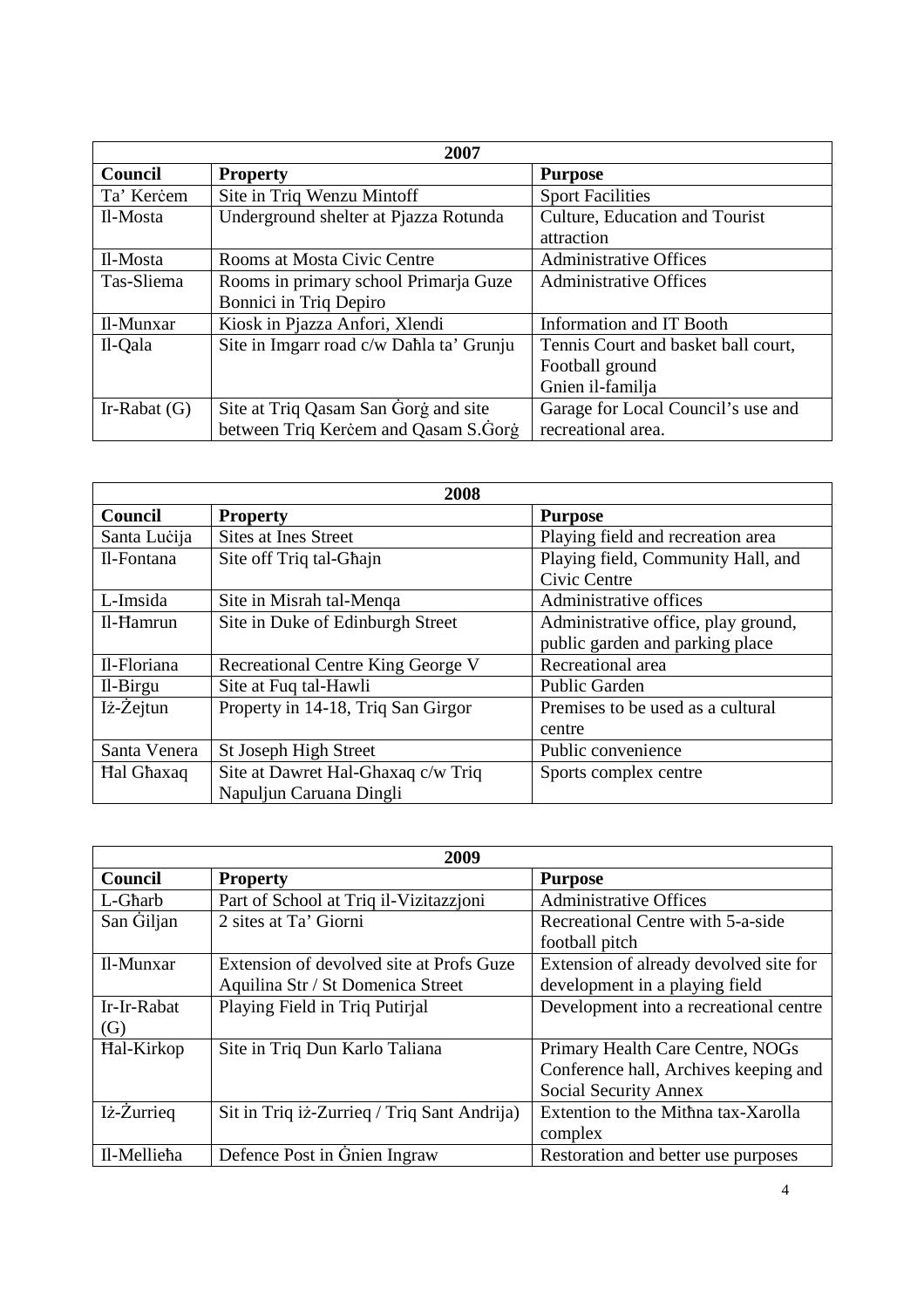| Ix-Xghajra | Sites in Triq il-Fortizza                 | Development into a recreational /    |
|------------|-------------------------------------------|--------------------------------------|
|            |                                           | sports centre                        |
| Ix-Xaghra  | Property in Vial it-Tmienja ta' Settembru | Administrative office / civic centre |
| Ta' Sannat | Site in Triq Ras in-Newwiela & Triq       | Development of playing field and     |
|            | Bebunaq (Triq it-Tilliera)                | botanical garden                     |

| 2010                |                                            |                               |
|---------------------|--------------------------------------------|-------------------------------|
| <b>Council</b>      | <b>Property</b>                            | <b>Purpose</b>                |
| Il-Birgu            | Il-Glaziz wasteland                        | Recreational                  |
| Il-Birgu            | Auberge de France                          | <b>Administrative Offices</b> |
| Il-Fontana          | 191, Triq il-Ghajn                         | <b>Administrative Offices</b> |
| Ghajnsielem         | Site at Triq J. F. de Chambrai             | Civic Centre                  |
| <b>Hal Gharghur</b> | Shelter in Mgr Hugh Catania Street         | Cultural                      |
| Hal Ghaxaq          | Turretta                                   | Cultural                      |
| L-Iklin             | Site at Pjazza Ninu Cremona                | <b>Information Centre</b>     |
| Ta' Kercem          | Site at Triq il-Horg                       | <b>Information Centre</b>     |
| Ta' Kercem          | Site in Triq Wenzu Mintoff                 | <b>Sports Facilities</b>      |
| Il-Marsa            | Airspace of Bocci Club                     | Administrative Offices        |
| Marsascala          | Gnien Sant' Anna                           | recreational                  |
| L-Imdina            | Gnien is-Sindku                            | recreational                  |
| L-Imdina            | Torri tal-Istandard                        | Administrative offices        |
| L-Imdina            | <b>Tool Room at Howard Gardens</b>         | Garden upkeep                 |
| L- Imgarr           | Site at Triq il-Banjijiet Rumani           | <b>Public Garden</b>          |
| L-Imgarr            | Site at Ta' Darrenzi                       | <b>Recreational Area</b>      |
| L-Imqabba           | Public Garden at Triq Nazzareno            | Recreational                  |
| L-Imtarfa           | <b>Clock Tower</b>                         | Educational                   |
| Il-Qrendi           | Gnien Nicolo' Communet                     | Recreational                  |
| Ta' Sannat          | Site in Triq Ras in-Newwiela & Triq        | Recreational                  |
|                     | Bernuqa                                    |                               |
| Is-Siggiewi         | 18, Pjazza San Nikola                      | <b>Administrative Offices</b> |
| Santa Lucija        | Site at Inez Soler Street for Civic Centre | Administrative                |
| Is-Swieqi           | Gnien Sant' Andrija - Tennis Court and     | Recreational                  |
|                     | Club House                                 |                               |
| Ir-Rabat $(G)$      | Kiosk in Triq Putirjal                     | Commercial                    |
| Ix-Xaghra           | area surrounding Calypso Cave              | Recreational                  |
| Ix-Xewkija          | Site in Triq il-Kanal                      | Civic Centre                  |

| 2011              |                                     |                                |
|-------------------|-------------------------------------|--------------------------------|
| Council           | <b>Property</b>                     | <b>Purpose</b>                 |
| Birkirkara        | Torri Wejetr                        | Cultural                       |
| <b>Had Dingli</b> | Old Bakery                          | Cultural                       |
| Hal Kirkop        | Site at 10, Danny Cremona Street    | Social Security                |
| Hal Lija          | <b>Belvedere Tower</b>              | Cultural                       |
| Il-Mellieha       | Site & strucytures at Selmun        | Conservation & heritage trail  |
| Tal-Pietà         | Old customes verandah, Sa Maison Rd | Commercial                     |
| Il-Qrendi         | Site at Gnien Nicolo' Communet      | Admin offices and Gov pharmacy |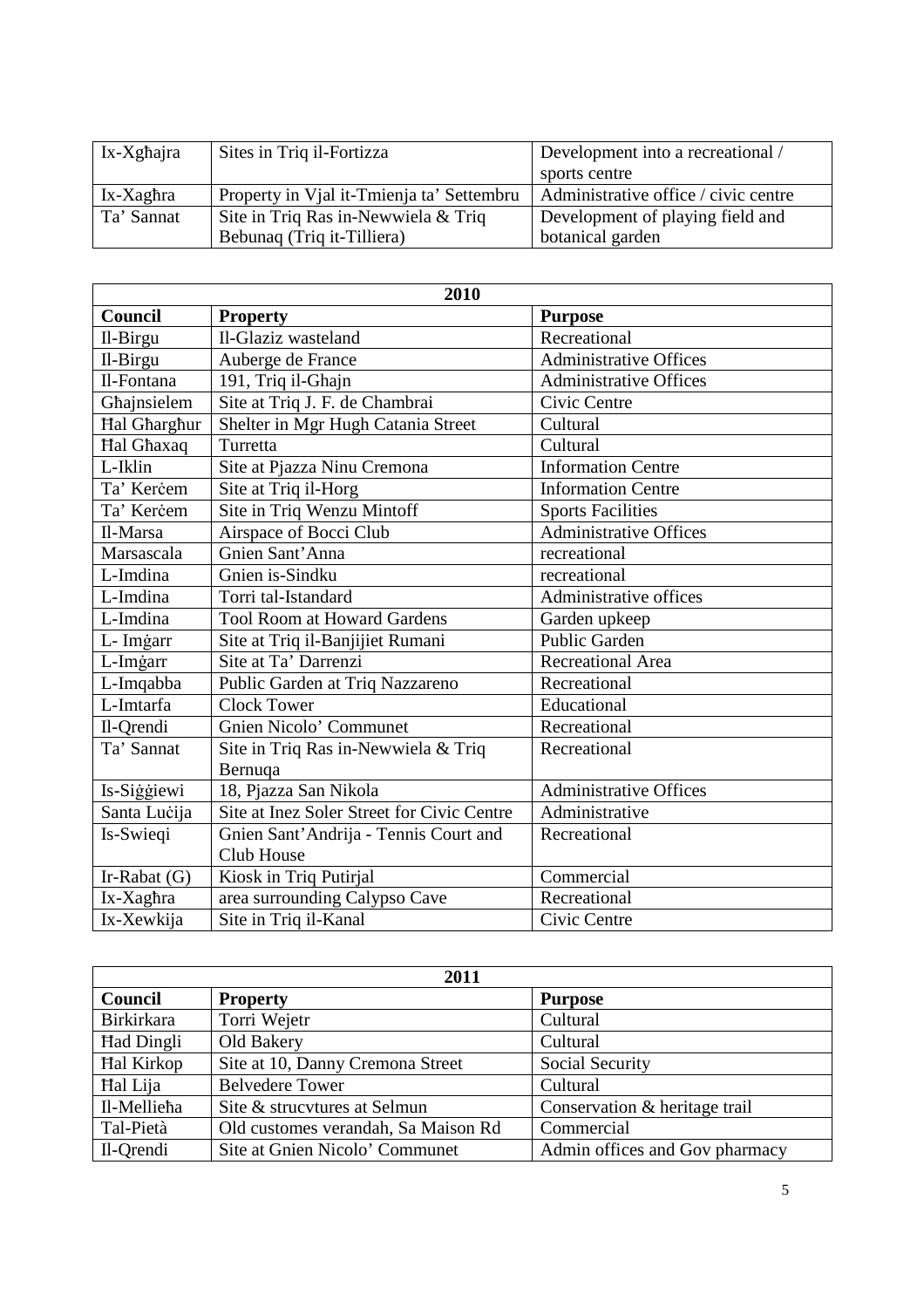| Ix-Xaghra       | Site in $8th$ September Avenue  | Recreational |
|-----------------|---------------------------------|--------------|
| <b>Hal Luga</b> | Recreational area in Hal Farrug | Recreational |
| Iż-Zejtun       | Misrah Indipendenza             | Parking      |

| 2012        |                               |                             |
|-------------|-------------------------------|-----------------------------|
| Council     | <b>Property</b>               | <b>Purpose</b>              |
| Il-Gharghur | <b>Searchlight Battrey</b>    | Cultural                    |
| Il-Kalkara  | Shop 7, Blk 4, Binja Salvatur | Admin offices ext.          |
| Tal-Pietà   | Guard Room at St. Luke's      | <b>Police Station</b>       |
| Il-Birgu    | Auberge de France             | For administrative purposes |
| Ix-Xaghra   | Site at Triq John Otto Bayer  | For recreational purposes   |
| Ix-Xaghra   | Site at Triq il-Knisja        | For recreational purposes   |
| Ix-Xaghra   | Site no. 1 at Triq Gajdoru    | For recreational purposes   |
| Ix-Xaghra   | Site no. 2 at Triq Gajdoru    | For recreational purposes   |
| Ix-Xaghra   | Site at Triq Marsalforn       | For recreational purposes   |
| Ix-Xaghra   | Site at Triq 1-Ghejjun        | For recreational purposes   |
| In-Naxxar   | Windmill ta' l-Ghaqba         | For tourist attraction      |
| Ta' Sannat  | Site at Dahla tac-Cnus        | For recreational purposes   |
| L-Imgarr    | Site at 'Ta' Darrenzi'        | For recreational purposes   |
| Fgura       | Site adjacnet Bieb Polverista | For recreational purposes   |
| Fgura       | Extension of library          | Educational                 |
| Tarxien     | Site in Luqa Rd               | Parking and recreational    |
| Mosta       | Batterija tat-Targa           | Cultural                    |
| Hal Ghaxaq  | Site at Dawret Hal Ghaxaq     | <b>ATM</b>                  |

| 2013           |                                |                                |
|----------------|--------------------------------|--------------------------------|
| <b>Council</b> | <b>Property</b>                | <b>Purpose</b>                 |
| San Pawl il-   | Site in Dawret il-Gzejjer      | Admin offices                  |
| Bahar          |                                |                                |
| Mġarr          | Site at tal-Ghasfura           | Recreational/Cultrual/Research |
| Mellieha       | Fomm ir-Rih                    | Parking                        |
| Mellieha       | Migbel                         |                                |
|                | Bee hives – Triq l-Imgiebah    |                                |
|                | 3 Pill Boxes - Triq l-Imgiebah |                                |
|                | <b>Cart Ruts</b>               |                                |

| 2014           |                                   |                |
|----------------|-----------------------------------|----------------|
| <b>Council</b> | <b>Property</b>                   | <b>Purpose</b> |
| Swiegi         | Centru Civiku fi Triq G. Bessiera | Admin offices  |
| Pieta'         | Car Park in Triq Alfred Craig     | Car Park       |
| Sliema         | Shelter in Triq Dingli            | Cultural       |
| Siggiewi       | 2 shelters                        | Cultural       |
| Nadur          | Sit fi Triq Dun A Tabone          | Educational    |